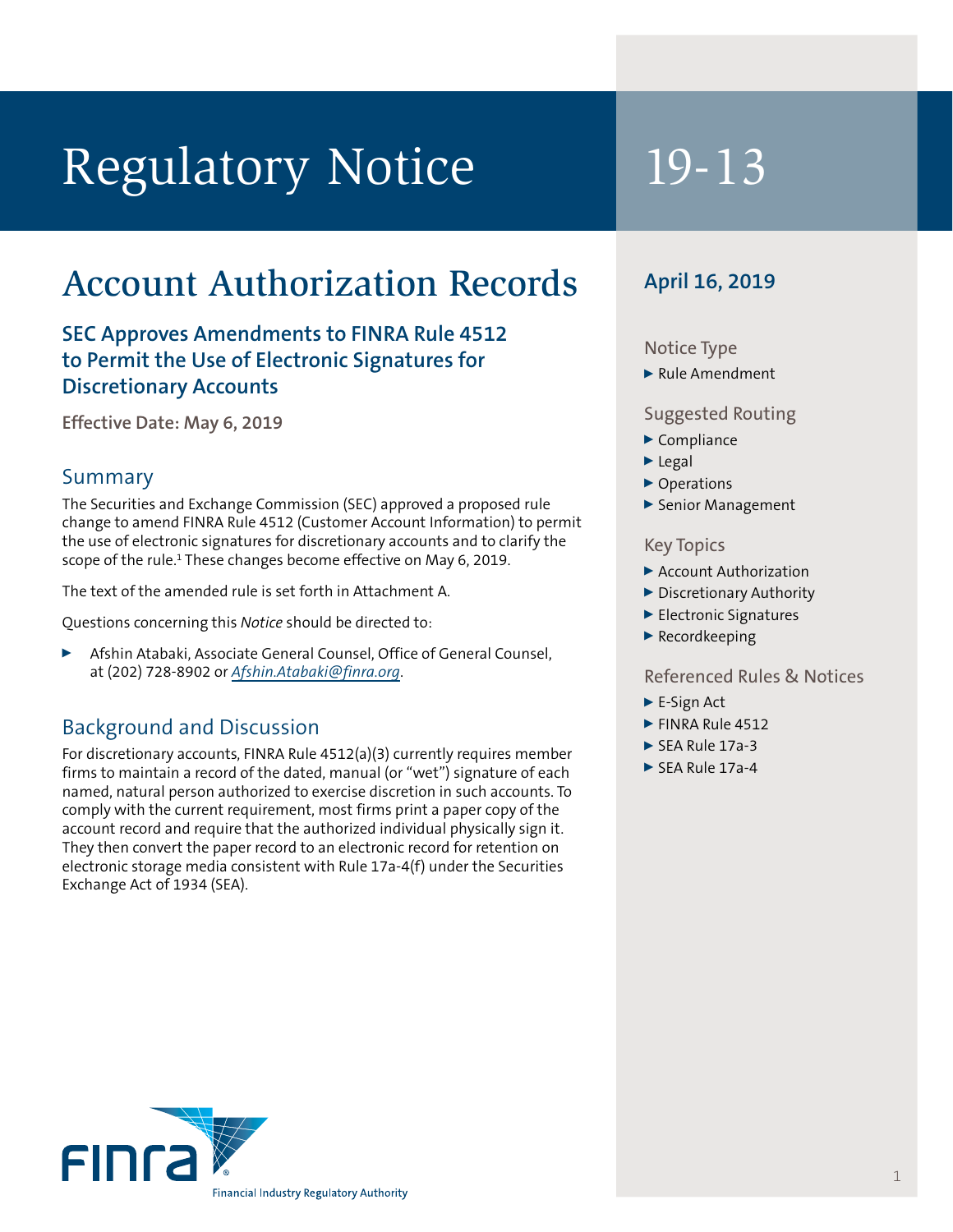Given technological advances relating to electronic signatures, including authentication and security, FINRA has amended Rule 4512(a)(3) to permit the use of electronic signatures. The rule change is consistent with the Electronic Signatures in Global and National Commerce Act (E-Sign Act), which facilitates the use of electronic signatures. The rule change is also consistent with the requirements of SEA Rule 17a-3(a)(17)(ii) relating to discretionary accounts,<sup>2</sup> which does not prescribe the type of signature that must be obtained from an authorized individual. While FINRA Rule 4512(a)(3) would continue to require member firms to obtain the signature of the authorized individual, it would provide firms the option of obtaining either a manual or an electronic signature.

For purposes of compliance with amended Rule 4512(a)(3), a valid electronic signature would be any electronic mark that clearly identifies the signatory and is otherwise in compliance with the E-Sign Act, the guidance issued by the SEC relating to the E-Sign Act,<sup>3</sup> and the guidance provided by FINRA staff through interpretive letters.<sup>4</sup>

FINRA has also amended Rule  $4512(a)(3)$  to clarify that the rule is limited to discretionary accounts maintained by member firms for which associated persons of such firms are authorized to exercise discretion. Specifically, the amended rule provides that for a discretionary account maintained by a member firm, the firm must maintain a record of the dated signature of each named, associated person of the firm authorized to exercise discretion in the account. This change will eliminate any potential confusion regarding the scope of the rule and aid members' compliance efforts.

#### **Endnotes**

- 1. See Securities Exchange Act Release No. 85282 (March 11, 2019), 84 FR 9573 (March 15, 2019) (Order Approving File No. SR-FINRA-2018-040).
- 2. 17 CFR 240.17a-3(a)(17)(ii).
- 3. *See* Securities Exchange Act Release No. 44238 (May 1, 2001), 66 FR 22916 (May 7, 2001) (Commission Guidance to Broker-Dealers on the Use of Electronic Storage Media Under the Electronic Signatures in Global and National Commerce Act of 2000 with Respect to Rule 17a-4(f)).
- 4. *See*, *e.g.*, Letter from Nancy Libin, NASD, to Jeffrey W. Kilduff, O'Melveny & Myers, LLP, dated July 5, 2001, www.finra.org/industry/ interpretive-letters/july-5-2001-1200am.

©2019. FINRA. All rights reserved. Regulatory Notices attempt to present information to readers in a format that is easily understandable. However, please be aware that, in case of any misunderstanding, the rule language prevails.